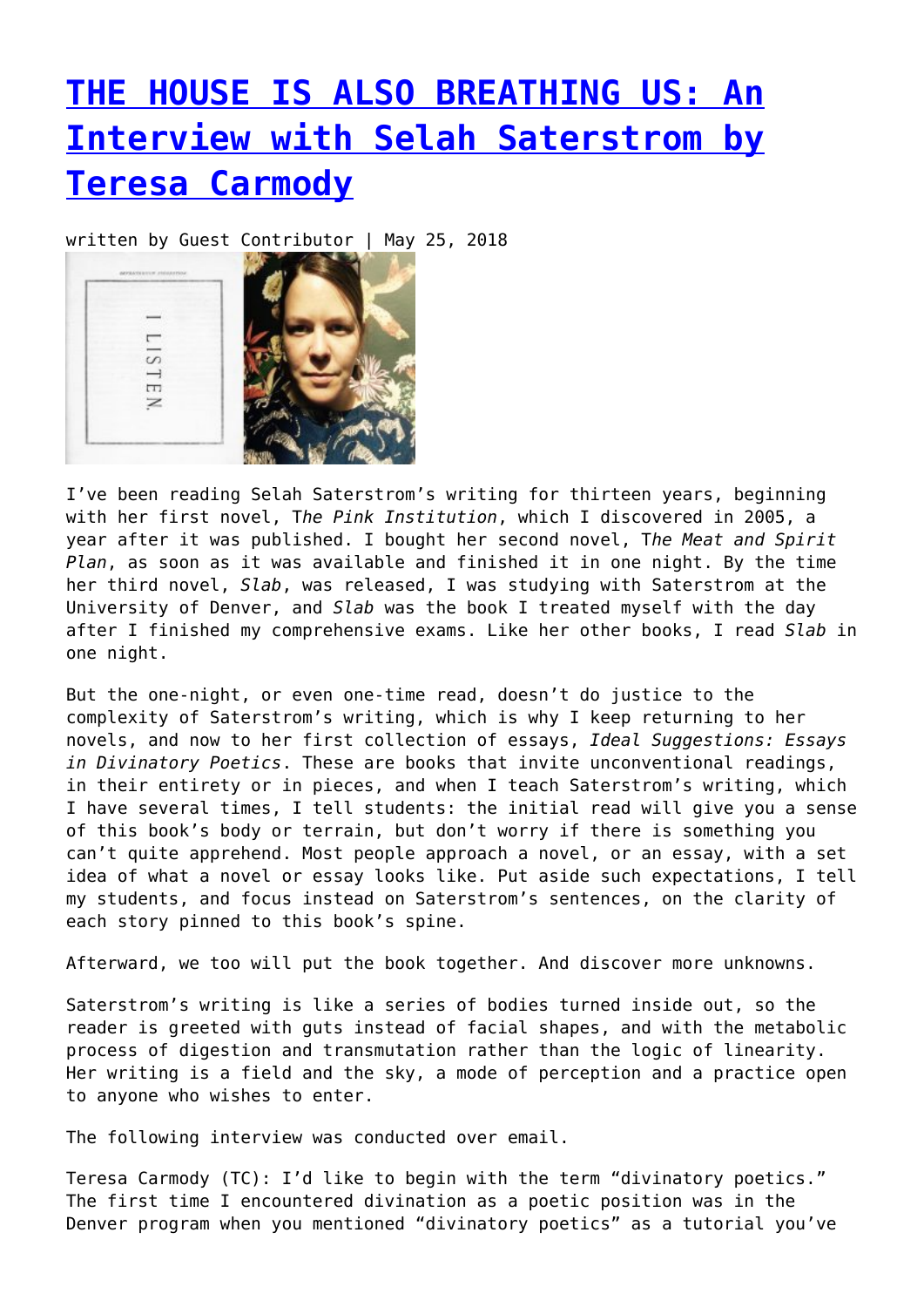offered several times over the years. Six weeks later, I attended your &Now panel on divinatory poetics, with former DU students Jen Denrow and Julia Cohen. I'd love to hear more about the term–where it came from and the relationship, if any, between your tutorials and these essays.

Selah Saterstrom (SS): In terms of unpacking the term a bit, in the book I write, "sometimes students, when studying card reading, wonder about meaning. If they memorize the meanings assigned to certain cards, will this help? Sure. Though this is when I say some iteration of, 'What conditions must be present in order to best position one's multiple selves in the guts of the flux, all while remaining sentient, multi-conversant […] and able, through a variety of modes and practices, to offer visibility to some poignant patterns?' […]To me this means participating (reading and writing) from within the membranous precincts between our multiple bodies in the larger rhizomic field of resonances, where much is sounding and is also unsounded. This is the site from which I want to consider narrative. It is what I mean when I say: divinatory poetics."

Sorry for the long quote! But, so far this is the best way I know how to initiate the term into conversation. I'm not exactly sure when I started using the term "divinatory poetics." Thinking back, I was already teaching under/within the term at least eight years ago. There was a lot of interest at Naropa and the University of Denver, so I kept offering various iterations/teachings on the subject.

Teaching – being in the alchemy of the classroom, writing with students, being in conversations with those writers – was an essential part of the book's becoming. The light of those experiences bathed the entire process of this book's elucidation. I am so grateful for all of those gatherings – classes, tutorials, workshops.

TC: In "On Other People's Stories," you write the sentence: "I am the author of these stories only in so much as I made decisions in fields of existing language." What or who do you think an author is?

SS: You know, thinking about it, when asked what it is I do, I do not say: I am an author. I say: I write.

I don't mean to suggest that the term author is bad news or anything, but I also notice my subtle, long-standing aversion to using the word. Looking into the etymological guts of author, there are repeating notions of both authority (in general) and The Father, neither of which I identify with. My body knows this. Originator, instigator, progenitor, founder – these aren't notions I associate my experience of writing with. So far, for me, something else has been going on.

The book (to be written) hovers in my field like a visitation that has no problem overstaying its welcome. There is a process of engaging with this guest. And this process, at some point, expresses as attempts-throughwriting.

The attempts are mediated by a need to listen, re-frame my approach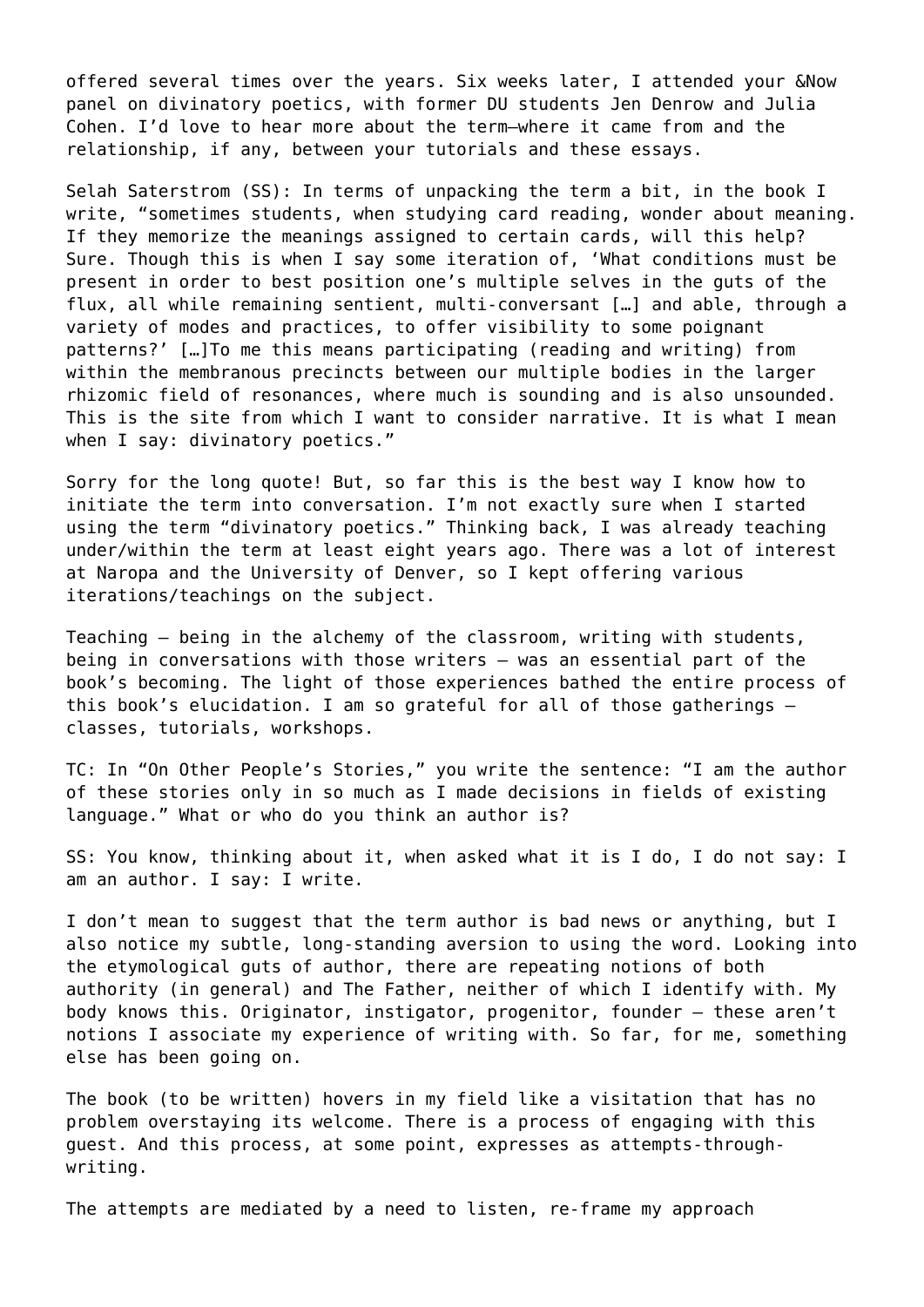accordingly (often meaning: letting go of my expectations, hopes, or interpretations of what I thought I was doing), and then re-entering the flux. This experience accrues and becomes/is "the writing of the book." In time the ethereal guest is transubstantiated into the page, into pages, as a book.

The next step is for the work to become metabolized and charged by the unique internal alchemy of its reader and then…what? Energy is released. Stories shift, move, and transform; they work through bodies, their multiple intelligences, and nervous systems.

I feel like I'm participating in something that has been going on a long time (and will continue to go on after me) rather than being an originator, even if the outcome/book is unique. We think we are the ones breathing in the world. We don't often say, "The house is breathing us with difficulty today." We might say, "I am breathing with difficulty in this house." But it feels to me like a more reciprocal situation. The house, and everything, is also breathing us. It is, I'd say, a more vibrant situation.

TC: After reading your response here, I opened your book (randomly I thought) to a page in the essay, "On the Rosary as a Structural Paradigm for a Mirage." There I read: "To be without repulsive duplicates, Lord, to afford each breathing duplicate, dangling, I kissed the word, upon my word, I hung the cage." This feels in parallel to what you're saying, that there is another breath we can attune to. That we, too, are being breathed. What was your experience of breath while writing these essays? And how do you see the relationship between syntax and breath?

SS: I feel syntax as a very bodied-event. It's goes through (and refracts from) the nervous system and is also pushed from the innards, up and out. In my mind, when I turn over the phrase "the body expresses," I see a tangle of language leaving a mouth (lately, these tangles resemble Cecilia Vicuña's red threads). The breath and syntax – what a dance, and with so many moves!

I don't know wholly know what my experience of breath was while writing these essays. They were written over many years. But what I feel drawn to say is: my experience of breath was like a lover's. Meaning: every sort of breath, including how breath drags through loss and other revelations.

TC: I noticed that each of the essays in *Ideal Suggestions* is dedicated to someone (or someones) and that each of them also includes an introduction. Both paratextual choices feel integral to the book: the dedications signal that the writing emerged in conversation with others, while the introductions open this conversational space by inviting new readers into your writing process. Tell me more about the "in-conversation" quality of these essays. Or their relational aspects, if you will.

SS: Well, back to: the more vibrant situation. I wanted to slip into the nightgown that hangs on the line between divination and writing until that line was obliterated by lights. Writing as an act of divination; divination as a mode of writing. The paratextual choices are invitations into this textprocess. This is how reading often works for me (cards and books) and I